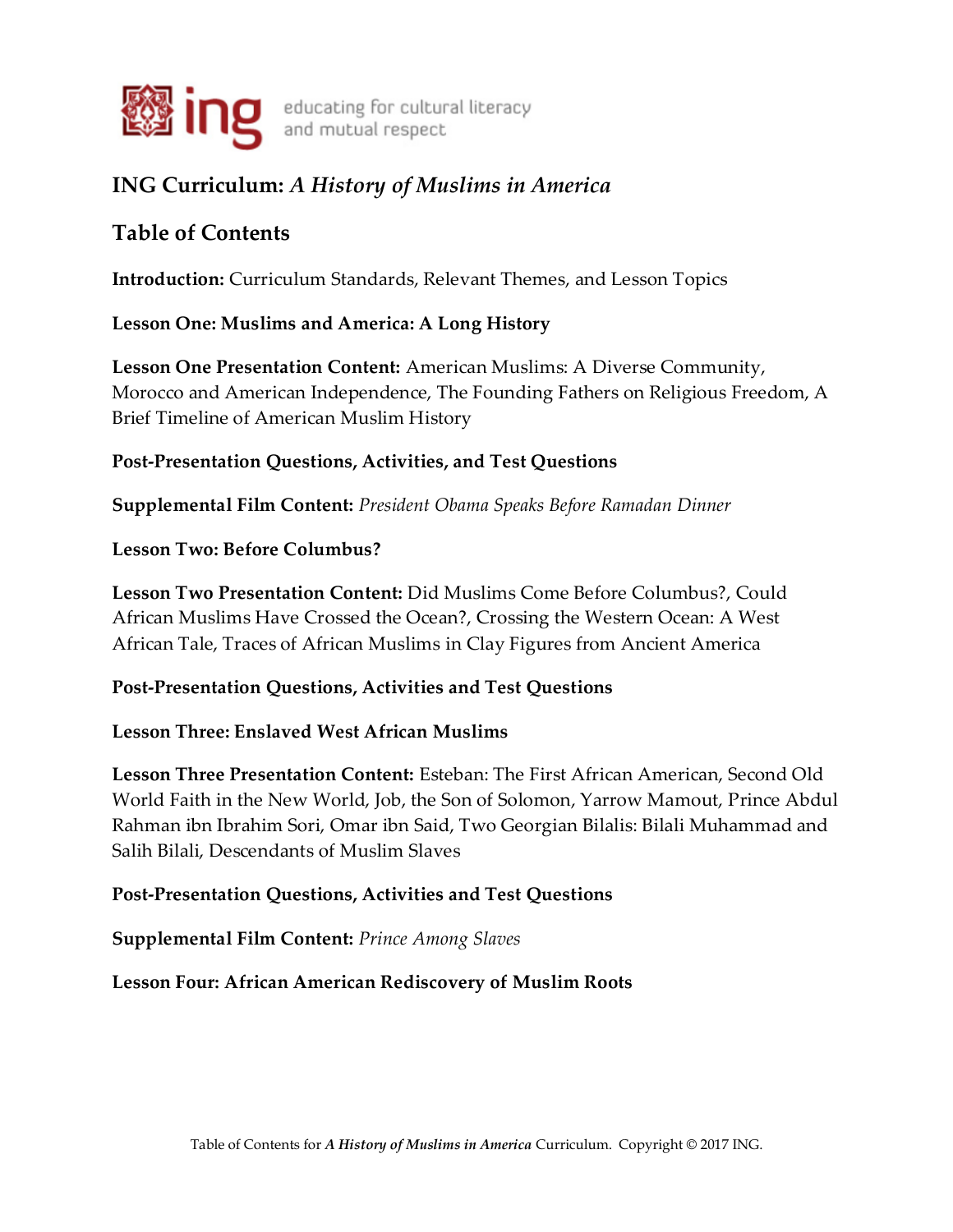**Lesson Four Presentation Content:** The Islamic Mission of America, The Moorish Science Temple, The Moorish Guide, The Nation of Islam, The Legacy of Malcolm X, The Nation of Islam under Imam W. D. Muhammad, African American Muslim Celebrities

### **Post-Presentation Questions, Activities, and Test Questions**

**Supplemental Film Content:** *Eyes on the Prize – Episode 7: The Time Has Come 1964-1966; Muhammad Ali:'What's My Name?'; Muhammad Ali'sMemorial Service; Muhammad Ali Center; Keith Ellison – Riz Khan One on One*

#### **Lesson Five: White and Latino Muslims**

**Lesson Five Presentation Content:** Early White American Muslims, Notable White American Muslims, Notable Latino Muslims

## **Post-Presentation Questions, Activities, and Test Questions**

**Supplemental Film Content:** *New Muslim Cool*

#### **Lesson Six: Muslim Influences on American Culture**

**Lesson Six Presentation Content:** Towns with Arabic Names, Islamic-Styled Architecture, Cuisine, A Piece of Our West African Legacy: Blues and Jazz, Muslim Rappers, Five Percenters and Hip Hop, Sufi Influences on American Culture, American Sufism

## **Post-Presentation Questions, Activities, and Test Questions**

**Supplemental Film Content:** *The Blues: Feel Like Going Home; Lupe Fiasco: The Show Goes On; Outside My Window*

#### **Lesson Seven: Muslim Immigrants**

**Lesson Seven Presentation Content:** Early Muslim Immigrants; First Wave: Mid-1800s– Early 1900s: Hi Jolly (Hajji Ali) & the 1856 United States Camel Corps; The Story of the Ice Cream Cone; Second Wave: After World War I: Early Immigrants of the 1900s: Ross, North Dakota; Michigan City, Indiana; Cedar Rapids, Iowa; Third Wave: After World War II: 1947–1960; Immigrants from Many Nations; Fourth Wave: 1965–Present; Immigration Act of 1965; Students and Professionals

#### **Post-Presentation Questions, Activities, and Test Questions**